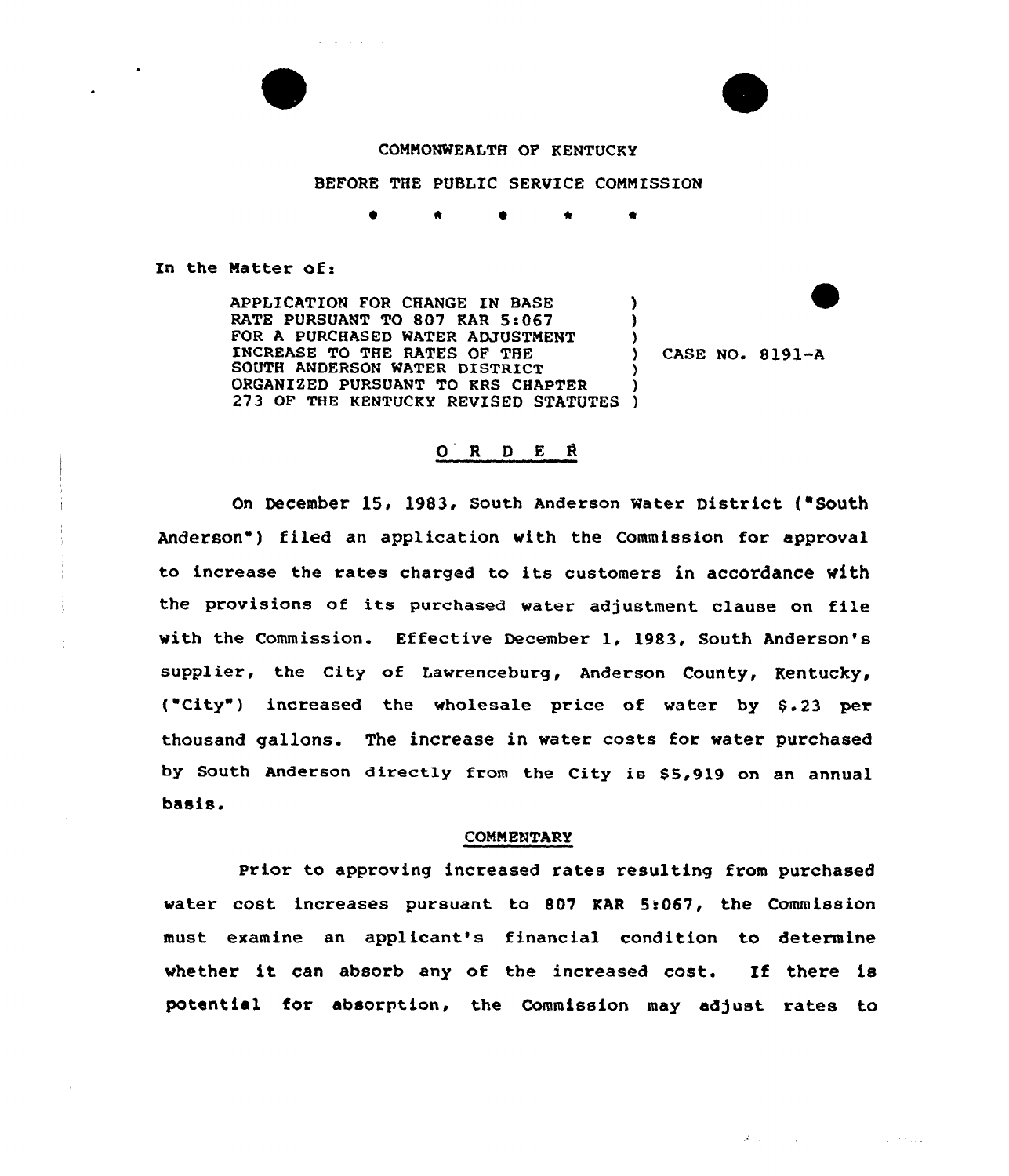offset only that portion of the increased water cost which cannot be absorbed.

### TEST PERIOD

In order to determine the reasonableness of the proposed purchased water adjustment and the increase in rates, the Commission has adopted the 12 months ending October 31, l983< as the test period in this matter. Adjustments deemed proper and reasonable have been included to more accurately reflect current operating conditions.

### REVENUES AND EXPENSES

South Anderson proposed to adjust revenues by \$5,919 to offset the increased cost of purchased water. No other adjustments were proposed. The Commission has made the following adjustments to expenses in conformance with its rate-making policy, to more fairly represent the actual operating expenses of South Anderson:

# Depreciation Expense

South Anderson had depreciation expense of \$7,894 for the test period. This reflects depreciation on total plant using a composite rate of approximately 1.25 percent.  $\frac{1}{1}$  The Commission's policy is to compute depreciation expense for ra'e-making purposes on the basis of original cost of the plant in service less contributions in aid of construction. The balance sheet filed by South Anderson reflects that contributions in aid of construction at the end of the test period were \$375,590, which is approximately 59.6 percent of the total cost of the utility plant in service. In determining the pro forma depreciation expense the

 $-2-$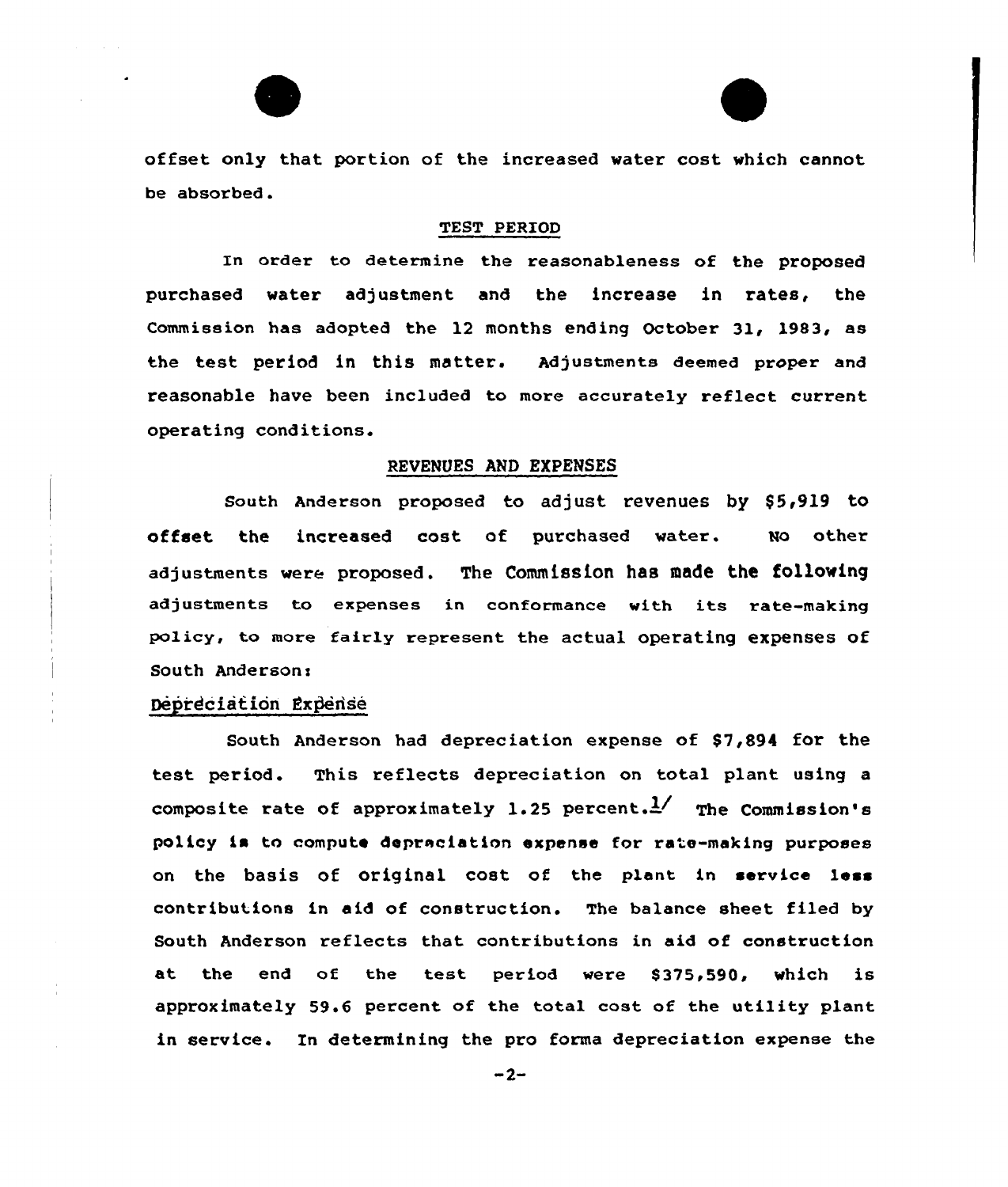

Commission has utilized the depreciation rates applied by South Anderson and has excluded depreciation associated with contributed property. The adjusted depreciation expense for rate-making purposes is  $$3.186.$ <sup>2/</sup>

The Commission has further adjusted operating expenses to reflect the increase in purchased water cost of \$5,919 from South Anderson's supplier, and to remove from operating expenses interest expense of \$12,450, which has been included in the debt service calculation herein. Therefore, the Commission finds that South Anderson's adjusted test period operations are as fo11ows:

|                                          | Actual             | Adjustments    | Adjusted           |
|------------------------------------------|--------------------|----------------|--------------------|
| Operating Revenues<br>Operating Expenses | \$77,260<br>51,994 | $-0-$<br>1,211 | \$77,260<br>53,205 |
| Operating Income                         | \$25,266           | \$(1,211)      | \$24,055           |

# REVENUE REQUIREMENTS

south Anderson's annual debt service based on cutstanding debt at the end of the test period is  $$15,550.^{2/}$  South Anderson's adjusted net operating income of \$24,055 plus interest income from water operations of \$2,433 provides a debt service coverage of approximately 1.70X. The Commission is of the opinion that this coverage is sufficient to enable South Anderson to pay its operating expenses and to meet the requirements of its lenders. Therefore the Commission finds that no additional revenue is required at this time as the Commission is of the opinion that South Anderson can absorb the full increase of \$5,919 in purchased water costs from its supplier.

 $-3-$ 

المستقفية المتوجد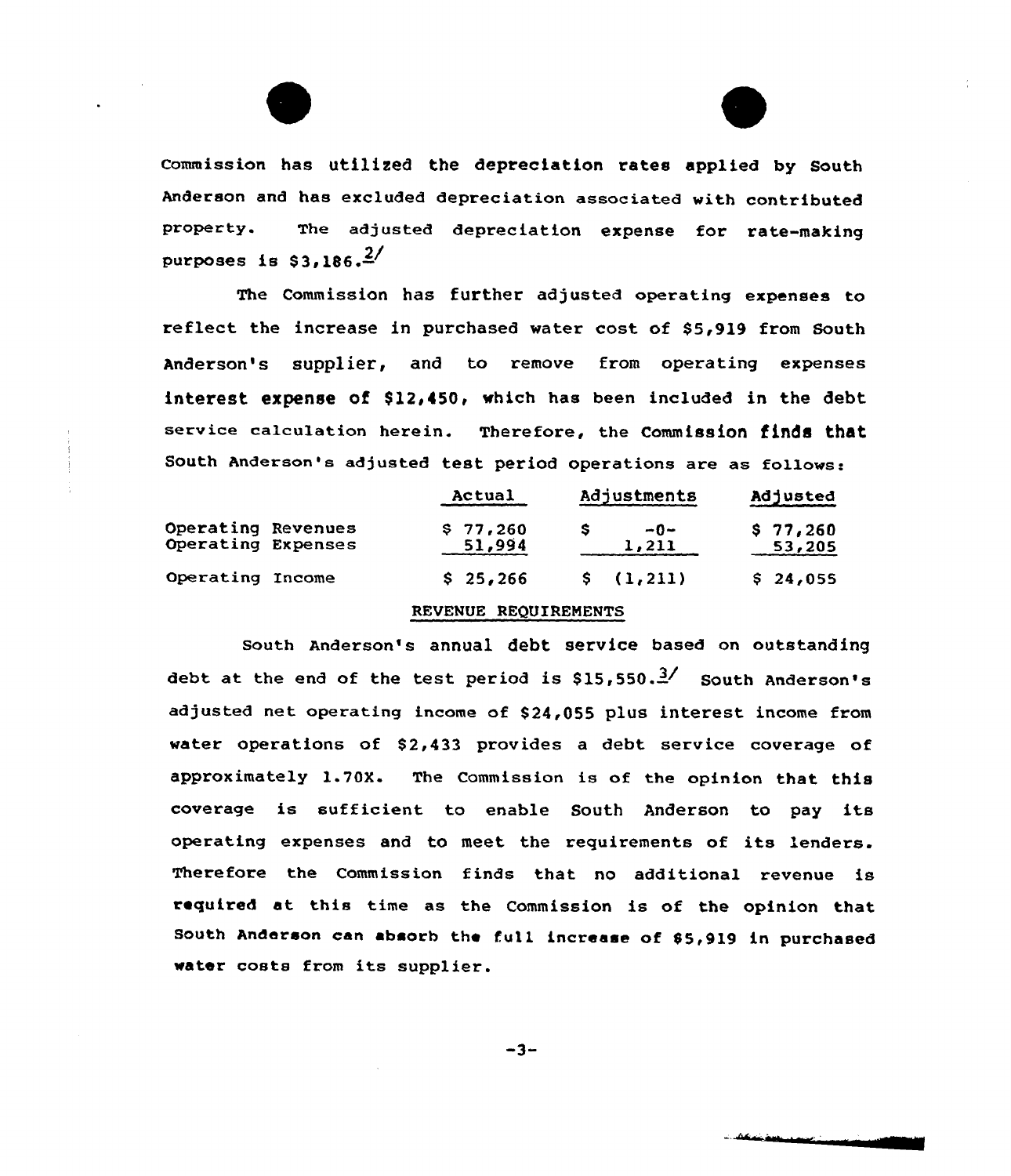#### **SUMMARY**

The Commission, after consideration of the evidence of xecoxd and being advised, is of the opinion and finds that:

l. South Anderson has the potential to absorb the full increase in purchased water cost of \$5,919.

2. The rates proposed by South Anderson will produce revenues in excess of those found to be fair, just and reasonable herein and should be denied upon application of KRS 278.030.

3. The rates of South Anderson in effect under authority of the Commission prior to this date are the fair, just and reasonable rates for water service.

IT IS THEREFORE ORDERED that the rates requested by South Anderson be and they hereby are denied.

IT IS FURTHER ORDERED that the rates of South Anderson in effect under authority of this Commission prior to the date of this Order shall remain in full force and effect.

Done at Frankfort, Kentucky, this 17th day of February, 1984.

PUBLIC SERVICE COMMISSION

Chairman

Vice Chairman

Commiss

**ATTEST:** 

**Secretary**